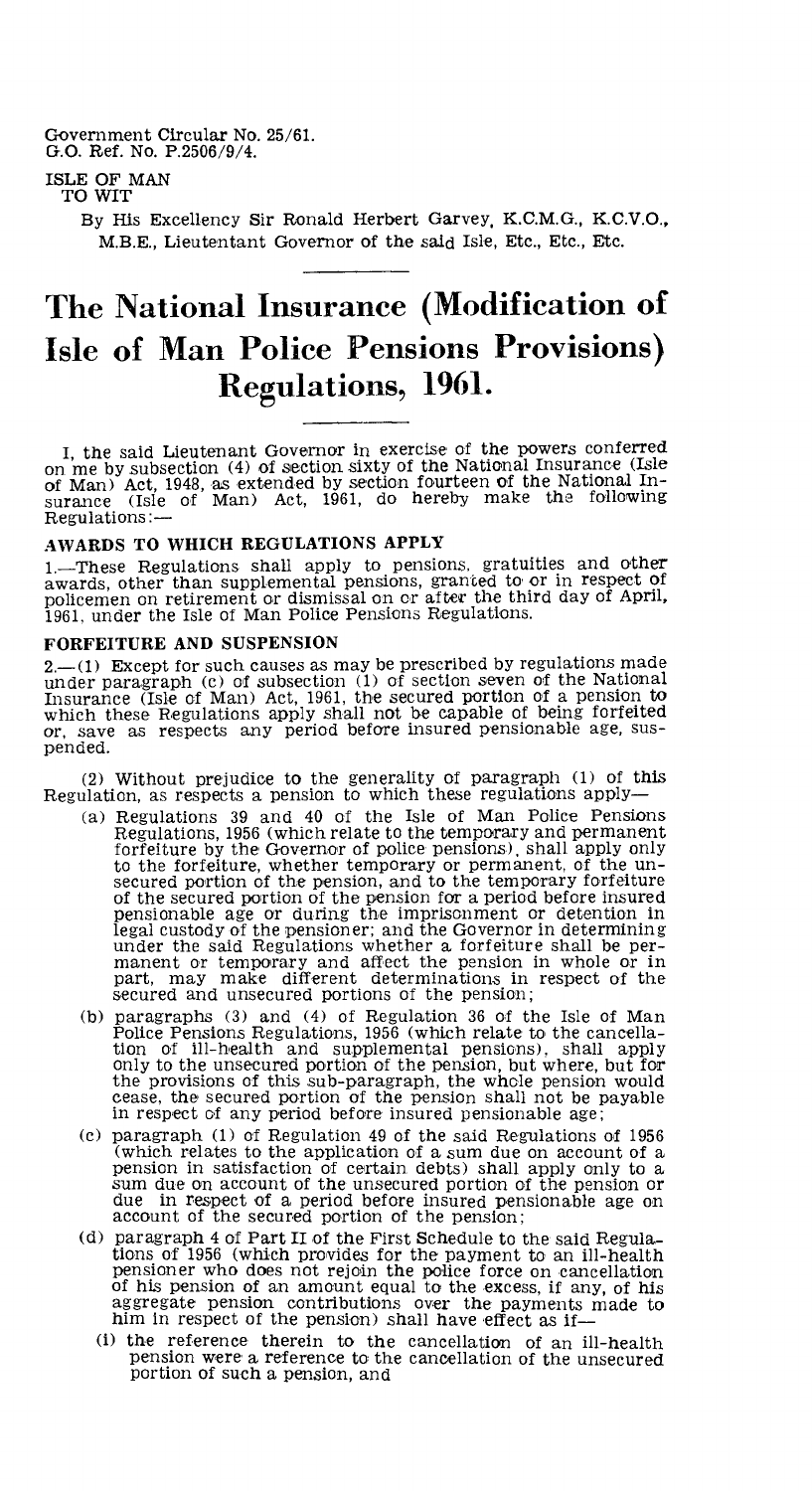- (ii) the reference therein to the aggregate amount paid in respect of an ill-health pension were a reference to the aggregate of that amount and the actuarial value of the secured portion of the pension, in so far as it is payable under sub-paragraph (b) of this paragraph, determined in accordance with a method approved by the Governor;
- (e) Part III of the First Schedule to the said Regulations of 1956, as amended (which relates to reductions in ordinary, iil-health and short-service pensions in respect of periods beyond insured pensionable age) shall apply only to the unsecured portion of the pension.

#### **REDUCTIONS OF AWARD OTHER THAN A PENSION WHERE A PAYMENT IN LIEU OF CONTRIBUTIONS FALLS TO BE MADE**

 $-(1)$  Where a payment in lieu of contributions falls to be made by the Governor in respect of a policeman and—

- (a) a short service gratuity is payable by the Governor on his retirement, or
- (b) an ill-health gratuity is so payable and the Governor deter-mines that the provisions of this Regulation shall apply, or
- (c) an amount equal to his aggregate pension contributions in respect of the relevant period of service is payable by the Governor to him or his dependants on his retirement or dismissal,

the award in question shall be reduced by an amount equal to the amount which could be retained out of the award by the Governor under subsection (4) of section nine of the National Insurance (Isle of Man) Act, 1961, if the award were a refund of payments to which that subsection applies.

(2) Where a payment in lieu of contributions may fall to be made by the Governor in respect of a policeman and such an award as is mentioned in paragraph (1) of this Regulation is payable as mentioned therein, the Governor may reduce the amount of the award in question by the amount by which it would be reduced under the said paragraph (1) if the payment in lieu of contributions in fact fell to be made, so however that, if the said payment does not fall to be made within the period of seventy-eight weeks from the date when the person concerned ceases to be a policeman or within such shorter period as the Governor may determine, then any reduction in the amount of the award under this paragraph shall cease to have effect and the difference between the full and the reduced amounts thereof shall become payable.

(3) Without prejudice to the generality of paragraphs (1) and (2) of this Regulation, the provisions of Regulation 7 and paragraph (4) of Regulation 48 of the Isle of Man Police Pensions Regulations, 1956, and of Part II of the First Schedule thereto (which provisions relate to the amount and payment of the awards mentioned in paragraph (1) of this Regulation) shall have effect subject to the provisions of the said paragraphs  $(1)$  and  $(2)$ .

## **ABATEMENT OF PENSION IN RELATION TO PARTICIPATING SERVICE AS A POLICEMAN**

 $4.$ —(1) Where a person in receipt of a pension to which these Regulations apply is entitled to reckon as pensionable service for the purposes of the pension a period of employment as a policeman which is a participating period the unsecured portion of the pension shall be reduced in accordance with the provisions of paragraph (2) of this Regulation.

(2) Where the unsecured portion of a pension is reduced in accordance with the provisions of this paragraph, the annual rate of that portion of the pension shall be reduced in respect of any period beyond insured pensionable age by the annual rate of the graduated retirement benefit which would be payable to the pensioner. cn the assumption that he retired from regular employment on attaining pensionable age, in return for a payment in lieu of contributions in respect of the whole of the period referred to in paragraph (1) of this Regulation.

(3) Without prejudice to the generality of paragraphs (1) and (2) of this Regulation, the provisions of Parts I and II of the First Schedule' to the Isle of Man Police Pensions Regulations, 1956 (which relates to the calculation of pensions), shall have effect subject to the provisions of the said paragraphs, but the abatement of a pension in accordance with this Regulation shall be without prejudice to the reduction of the pension in accordance with Part III of the said Schedule, as amended.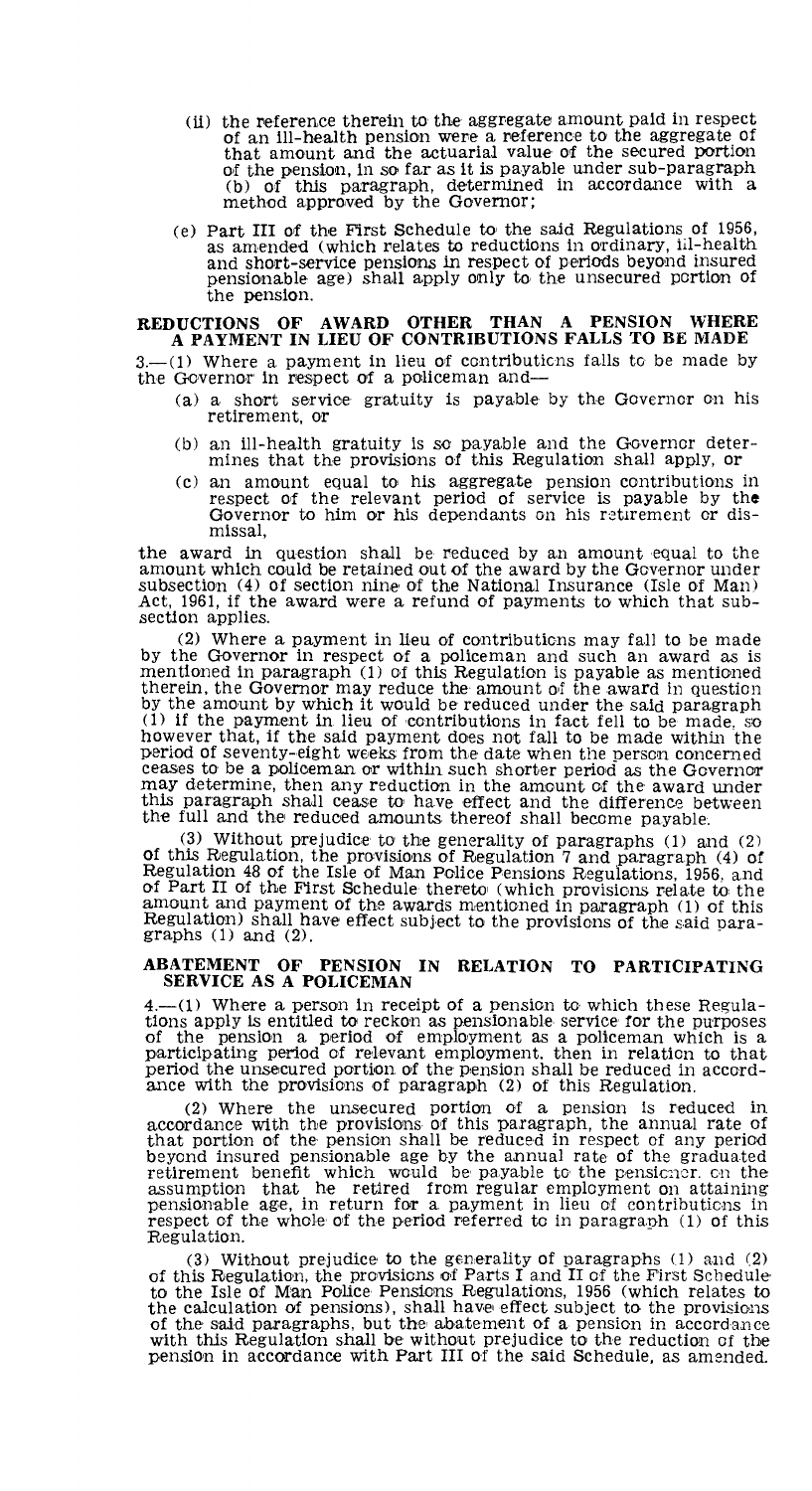#### **ABATEMENT OF PENSION WHERE SECURED PORTION OF ILL-HEALTH PENSION IS ALSO PAYABLE**

 $5-(1)$  Where a person in receipt of the secured portion of an ill-health pension the unsecured portion of which has ceased to be payable is also in receipt of some other pension to which these Regulations apply, and is entitled to reckon for the purposes of that other pension the period of pensionable service which was reckonable for the purposes of the ill-health pension, then the annual rate of the unsecured portion of that other pension shall be reduced by the annual rate of the secured portion of the ill-health pension.

(2) Without prejudice to the generality of paragraph (1) of this Regulation, the provisions of Parts I and II of the First Schedule to the Isle of Man Police Pensions Regulations, 1956 (which relates to the calculation of pensions), shall have effect subject to the provisions of the said paragraph.

#### **INTERPRETATION**

6.—(1) In these Regulations the following expressions shall have the meanings respectively which they have for the purposes of the Isle of Man Police Pensions Regulations:—

"aggregate pension contributions in respect of the relevant period of service";

"armed forces";

"ill-health gratuity";

"ill-health pension";

"pensionable service";

"short service gratuity";

"supplemental pension";

"policeman."

(2) In these Regulations the following expressions shall have the meanings respectively which they have for the purposes of the National Insurance (Isle of Man) Act, 1961:—

"employed contributor's employment";

"graduated contribution";

"graduated retirement benefit";

"non-participating employment";

"payment in lieu of contributions."

 $(3)$  In these Regulations any reference to insured pensionable age is a reference to the age of 65 years, in the case of a man, or 60 years, in the case of a woman.

(4) In these Regulations any reference to a participating period of relevant employment is a reference to a period of employed contributor's employment after the second day of April, 1961, and before insured pensionable age other than—

(a) service in the armed forces, and

(b) non-participating employment at the end of which no payment in lieu of contributions falls to be made;

and for the purposes of this paragraph a period of employed contributor's employment or of non-participating employment shall be treated as continuing during periods of holiday, temporary incapacity for work and similar temporary interruptions.

(5) In these Regulations any reference to the Isle of Man Police Pensions Regulations is a reference to the regulations for the time being in force.

(6) In these Regulations any reference to the secured portion of a pension is a reference to the portion of the pension which equals the graduated retirement benefit which would be payable to the pensioner, on the assumption that he retired from regular employment on attaining insured pensionable age, in return for a payment in lieu of contributions in respect of the whole of any period of non-participating employment by virtue of which he is entitled to reckon pensionable service for the purposes of the pension, being a period of nonparticipating employment at the end of which no payment in lieu of contributions in fact fell to be made; and any reference to the unsecured portion of a pension shall be construed accordingly.